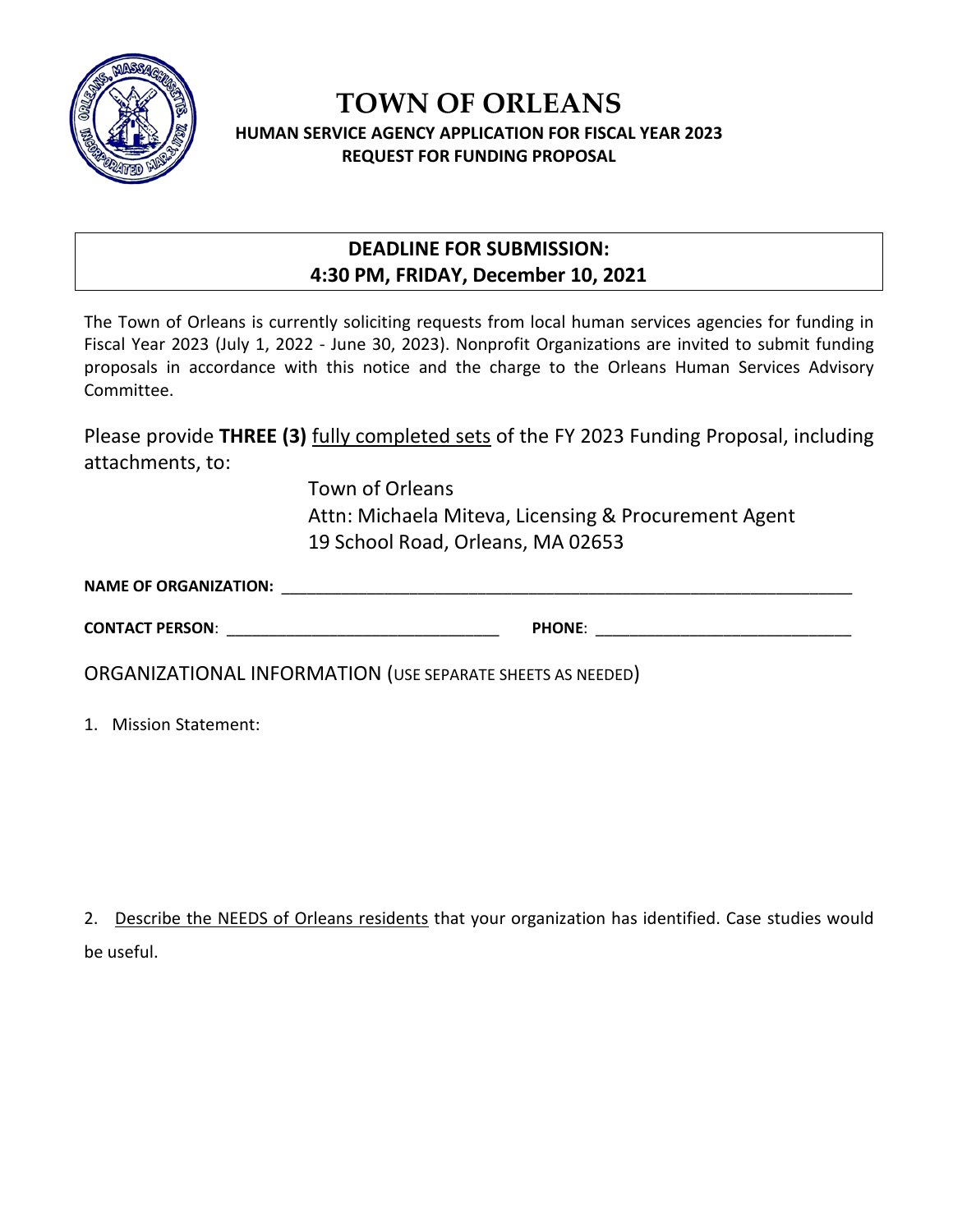3. Describe the DIRECT ASSISTANCE you provide to Orleans residents with the use of our funds, e.g. - programs or treatment methods, types of care or service delivery, frequency of care or services, etc.:

4. What are the NEW services proposed for Orleans residents during Fiscal Year 2023? Please describe.

| 5. Does your organization maintain a sliding fee scale, and if so, what is the scale? Yes $\underline{\bigsqcup}$ No $\underline{\bigsqcup}$ |  |  |  |  |
|----------------------------------------------------------------------------------------------------------------------------------------------|--|--|--|--|
|----------------------------------------------------------------------------------------------------------------------------------------------|--|--|--|--|

| 6. Do any of your programs have waiting lists?               | $Yes$ $\Box$ $No$ $\Box$ |
|--------------------------------------------------------------|--------------------------|
| If Yes, how many Orleans residents are on the waiting lists? |                          |

- 7. Please **DESCRIBE CLEARLY** how your organization defines its Administrative Costs, Program Costs, and Fundraising Costs under each category below.
	- $a.$  $b<sub>1</sub>$ c.

8. What is your definition of a Unit of Service?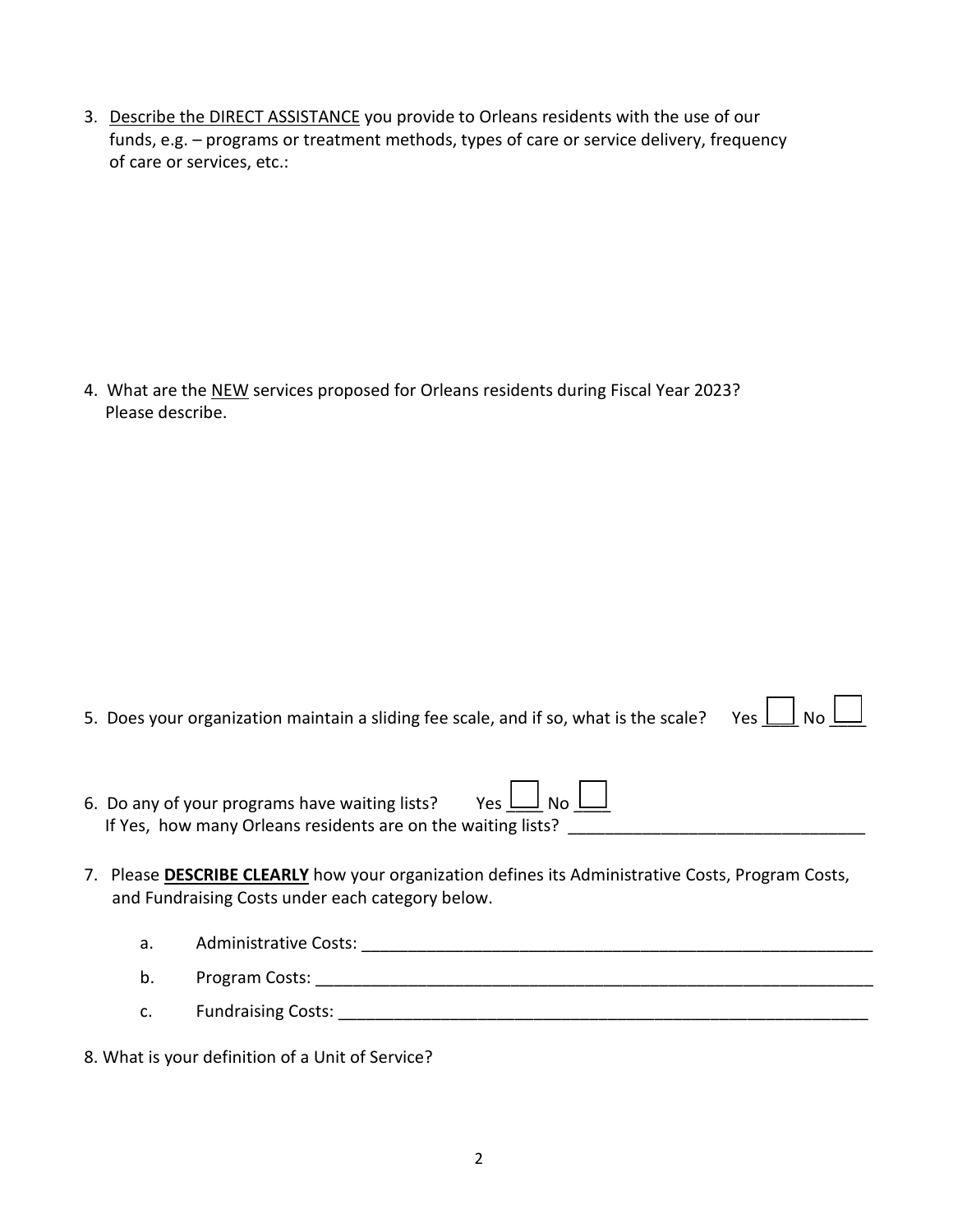9. What is your definition of a Free Care Unit? Does your free care unit deviate from your standard unit of service? Is there a limit on the number of free care units?

## ADDITIONAL INFORMATION

**Request Submitted By:**

- 1. You may be contacted to schedule a meeting to discuss your proposal with the Human Services Advisory Committee.
- 2. The Town reserves the right to contact any applicant for additional information if needed, and to exclude from consideration any funding proposal which does not provide all of the information requested or is not submitted by the deadline.
- 3. Questions or requests should be directed to the Town Administrator's office at (508) 240-3700 ext. 2415.
- 4. Agencies will be notified of action on their requests following the May 2022 Annual Town Meeting.

| <b>Printed Name</b>                                                                                                                                                                                                            | Title | Date |  |
|--------------------------------------------------------------------------------------------------------------------------------------------------------------------------------------------------------------------------------|-------|------|--|
| Signature                                                                                                                                                                                                                      |       |      |  |
|                                                                                                                                                                                                                                |       |      |  |
|                                                                                                                                                                                                                                |       |      |  |
|                                                                                                                                                                                                                                |       |      |  |
|                                                                                                                                                                                                                                |       |      |  |
|                                                                                                                                                                                                                                |       |      |  |
| Phone                                                                                                                                                                                                                          |       | Fax  |  |
| Email: Email: All and the state of the state of the state of the state of the state of the state of the state of the state of the state of the state of the state of the state of the state of the state of the state of the s |       |      |  |
|                                                                                                                                                                                                                                |       |      |  |